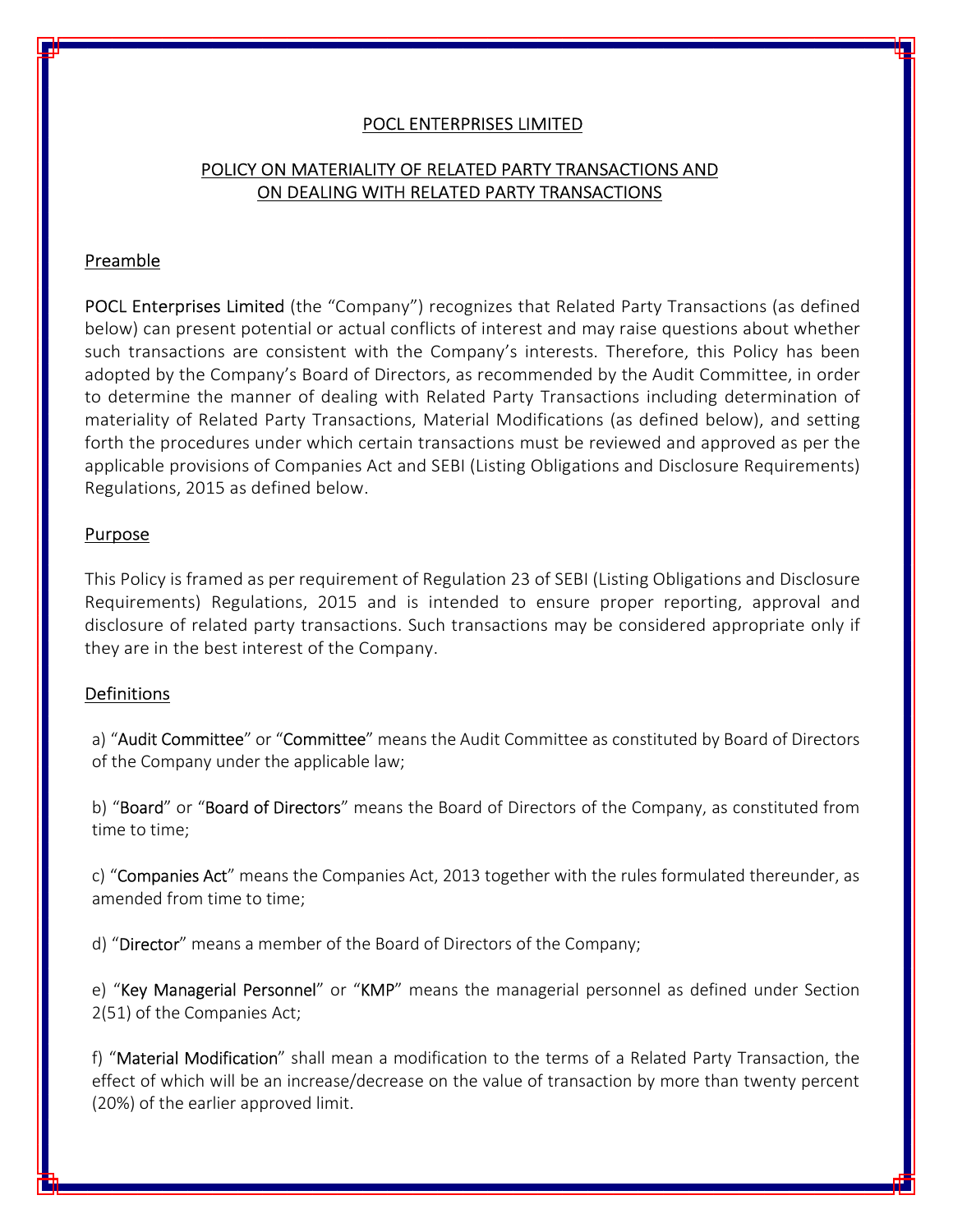g) "**Material Related Party Transaction**" means a transaction with a Related Party if the transaction/transactions to be entered into individually or taken together with previous transactions during a financial year, exceeds Rs.1,000 Crores or ten percent (10%) of the consolidated annual turnover of the Company as per the last audited financial statements of the Company, whichever is lower;

Notwithstanding the above, a transaction involving payments made to a Related Party with respect to brand usage or royalty shall be considered material if the transaction/ transactions to be entered into individually or taken together with previous transactions during a financial year, exceeds five per cent (5%) of the annual consolidated turnover as per the last audited financial statements of the Company;

h) "Policy" means this Related Party Transactions Policy;

i) 'Promoter' and 'Promoter Group' shall have the meaning assigned to it under the SEBI (Issue of Capital and Disclosure Requirements) Regulations, 2018 or any amendment thereof;

j) "Related Party" means a related party as defined under Regulation  $2(1)(zb)$  of SEBI LODR Regulations, as amended from time to time;

k) "Related Party Transaction" means a transaction as defined under Regulation  $2(1)(zc)$  of SEBI LODR Regulations, as amended from time to time;

l) "Relative" means a relative as defined in Section 2(77) of the Companies Act.

m) "SEBI LODR Regulations" means the Securities and Exchange Board of India (Listing Obligations and Disclosure Requirements) Regulations, 2015 as amended from time to time.

n) "Subsidiary" means a subsidiary as defined in section 2(87) of the Companies Act.

Any other term not defined herein shall have the same meaning as defined in the Companies Act or SEBI LODR Regulations.

## Identification of potential related party transactions

Each director and Key Managerial Personnel is responsible for providing Notice to the Board of any potential Related Party Transaction involving him/her or his or her relative, including any additional information about the transaction that the Audit Committee/Board may request, for being placed before the Audit Committee and the Board. The Board shall record the disclosure of Interest and the Audit Committee shall determine whether the transaction does, in fact, constitute a Related Party Transaction requiring compliance with this policy.

The Company strongly prefers to receive such notice of any potential Related Party Transaction well in advance so that the Audit Committee has adequate time to obtain and review information about the proposed transaction.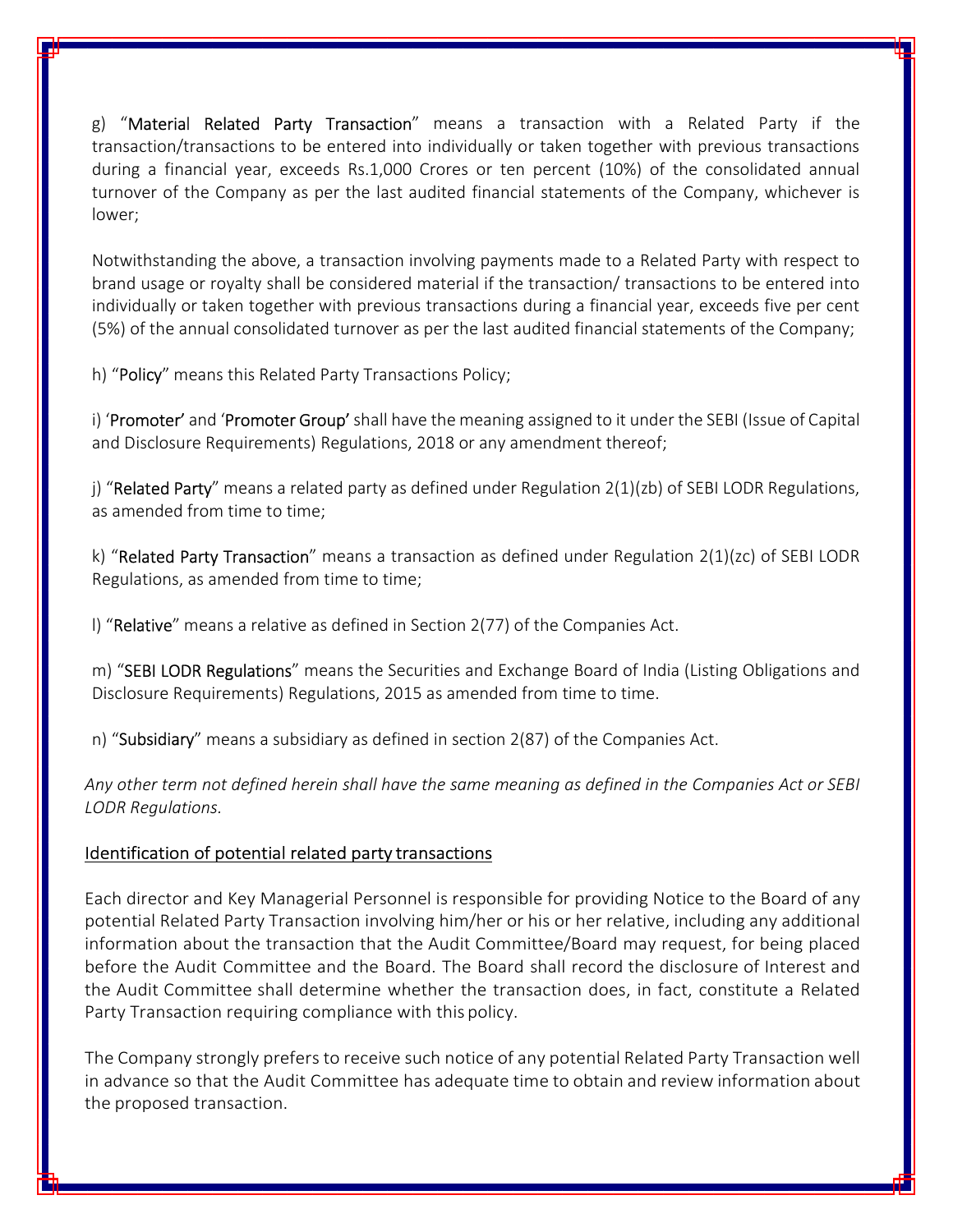# Review and Approval of Related Party Transactions

## Approval of Audit Committee

- a. Subject to the omnibus approval process under Regulation 23(3) of the SEBI LODR Regulations, all Related Party Transactions and subsequent Material Modifications shall require prior approval of the Audit Committee and only those members of the Audit Committee who are independent directors shall approve related party transactions.
- b. A Related Party Transaction to which the Subsidiary of the Company is a party, but the Company is not a party, shall require prior approval of the Audit Committee of the Company, if the value of such transaction whether entered into individually or taken together with previous transactions during a financial year exceeds the threshold limits specified under Regulation 23(2) of SEBI LODR Regulations, as amended from time to time.
- c. Where any member of Audit Committee / Director is interested in any contract or arrangement with a Related Party, such member / Director shall not be present at the meeting during discussions on the subject matter of the resolution relating to such contract or arrangement.

# Approval of the Board

The following transactions shall require approval of the Board duly recommended by the Audit Committee:

- a. All transactions with Related Parties specified under Section 188 of the Companies Act, which are not in ordinary course of business or not at arm's length, or both.
- b. All transactions with Related Parties which are required to be placed before the shareholders for approval under the Companies Act or SEBI LODR Regulations.

## Approval of the shareholders

- a. All Material Related Party Transactions and any subsequent Material Modifications made thereto shall require prior approval of the shareholders through a resolution and the Related Parties shall not vote to approve such resolutions whether the entity is a Related Party to the particular transaction or not.
- b. All Related Party Transactions specified under Section 188 of the Companies Act, which are not in ordinary course of business or not on arm's length basis and exceed the threshold limits specified thereunder shall require prior approval of the shareholders through a resolution and voting restrictions for this purpose would be governed by the Companies Act and SEBI LODR Regulations as amended from time to time.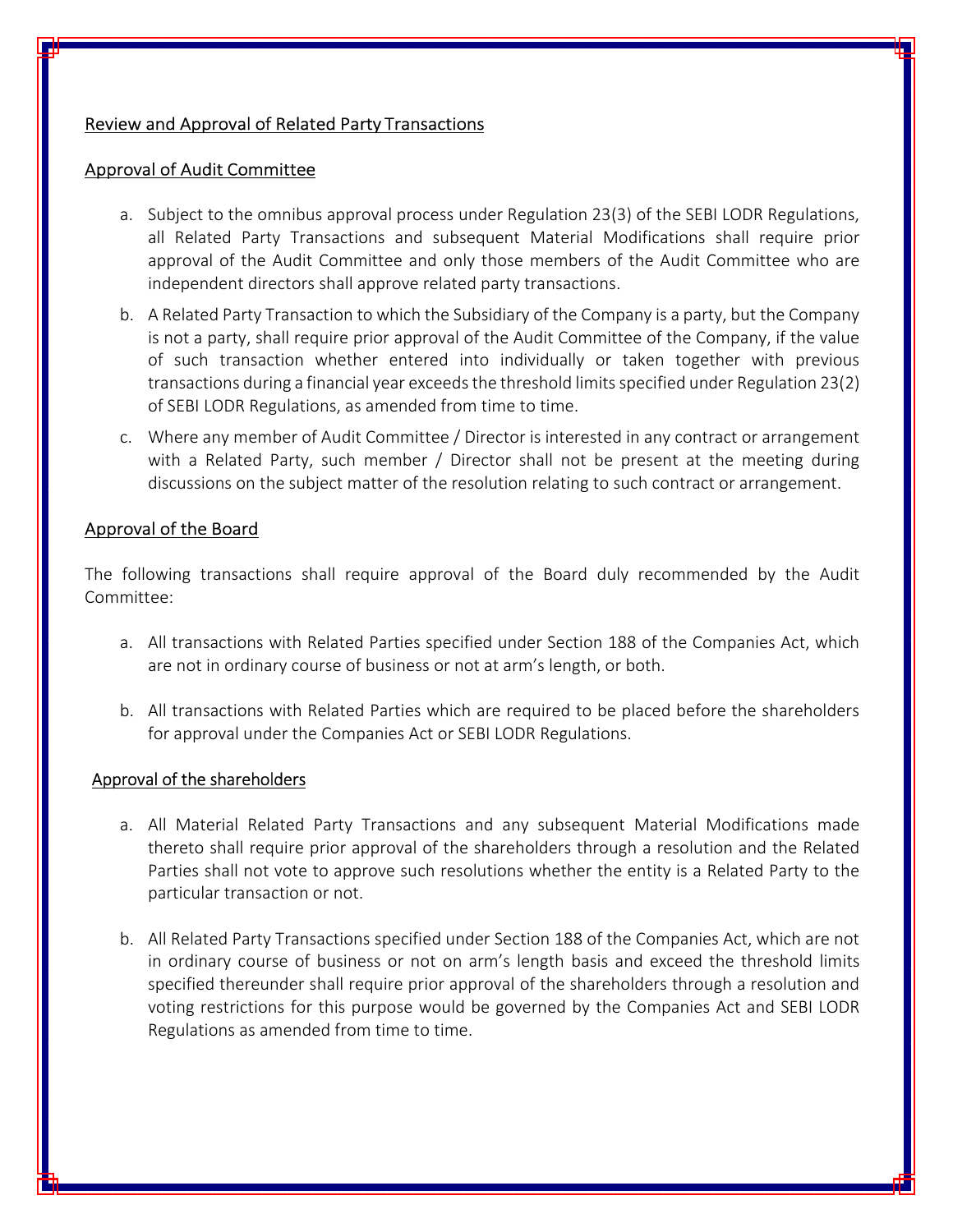# Related Party Transactions that do not require approval:

The following Related Party Transactions do not require approval of Audit Committee/Board/ shareholders, as the case may be:

- a. Any transaction including subsequent Material Modification entered into between (i) the Company and its wholly owned Subsidiary or (ii) between two wholly owned Subsidiaries, whose accounts are consolidated with the Company and placed before the shareholders at the general meeting for approval.
- b. Any Related Party Transaction including subsequent modifications, entered into by a listed Subsidiary of the Company, which is required to comply with Regulation 15(2) and Regulation 23 of SEBI LODR Regulations, provided the Company is not a party to such transaction.
- c. Any transaction in respect of a resolution plan approved under Section 31 of the Insolvency Code, subject to the event being disclosed to the recognized stock exchanges within the prescribed timeline.

# Mechanism for determining ordinary course of business and arm's length basis:

## Ordinary course of business:

All transactions or activities that are necessary, normal and incidental to the business of the Company shall be deemed to be in the ordinary course of business. These may also be common practices and customs of commercial transactions.

To decide whether an activity which is carried on by the business is in the 'ordinary course of business', the following factors may inter alia be considered:

- a. Whether the activity is covered in the objects clause of the Memorandum of Association.
- b. Whether the activity is in furtherance of the business.
- c. Whether the activity is normal or otherwise routine for the particular business.
- d. Whether the activity is repetitive/ frequent.
- e. Whether the income, if any, earned from such activity/transaction is treated as business income in the company's books of account.
- f. Whether the transactions are common in the particular industry.
- g. Whether there is any historical practice to conduct such activities.
- h. The financial scale of the activity with regard to the operations of the business.
- i. Revenue generated by the activity.
- j. Resources committed to the activity.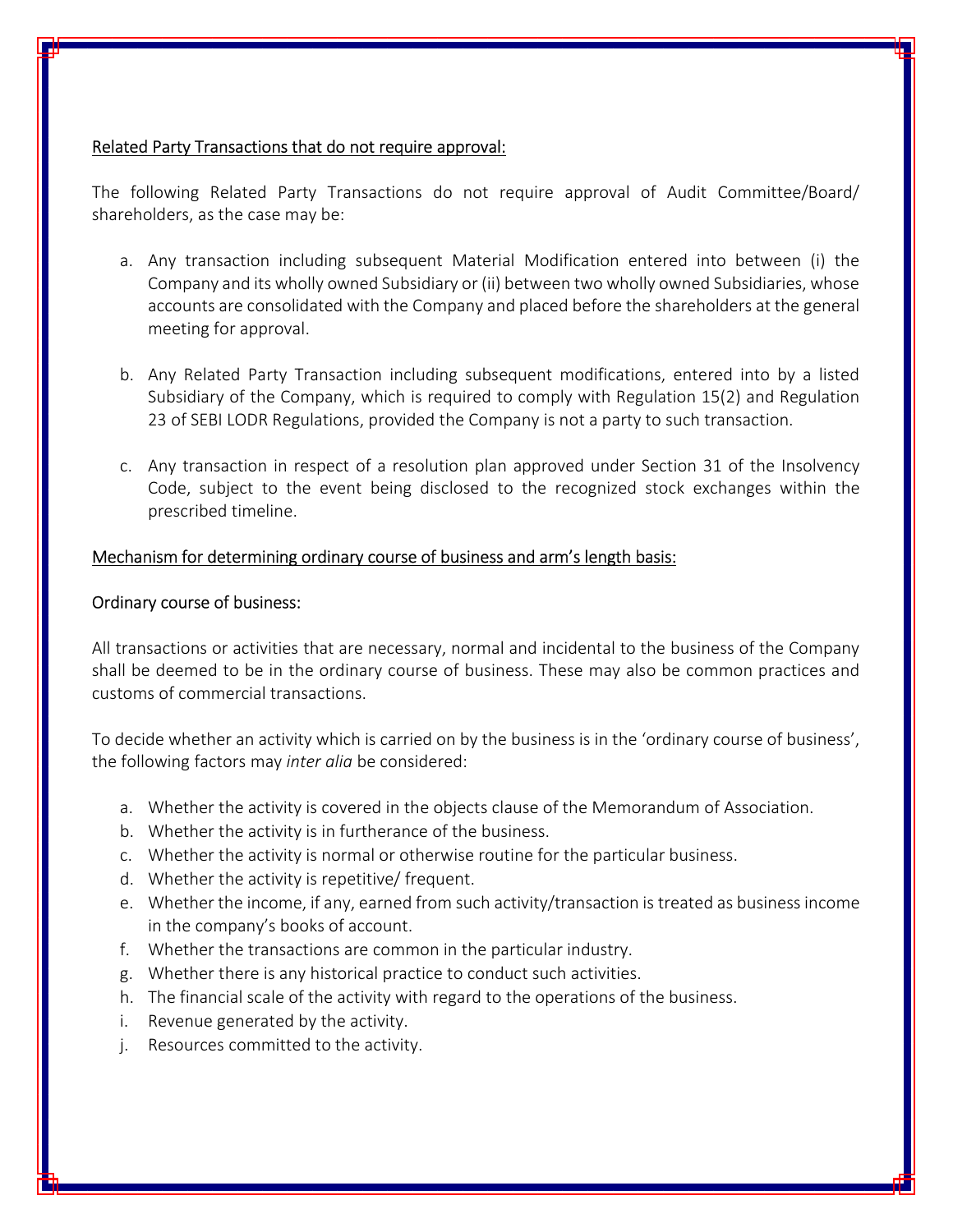# Arm's length:

The following guidelines may be used for determining the arm's length basis:

- a. Whether the terms of the transaction are fair and would apply on the same basis if the transaction did not involve a Related Party;
- b. Whether there are any compelling business reasons to enter into the transaction and the nature of alternative transactions, if any;
- c. Whether the transaction would affect the independence of an Independent Director;
- d. Whether the transaction poses any consequential potential reputational risk issues;
- e. Whether the transaction would present an improper conflict of interest for any Director or KMP, taking into account the size of the transaction, the overall financial position of the Director/KMP or other Related Party, the direct or indirect nature of the Directors', KMPs', or other Related Party's interest in the transaction and the ongoing nature of any proposed relationship.

For determining the arm's length pricing, the Transfer Pricing guidelines issued by the relevant authorities under the provisions of Income-Tax Act, 1961 may be used to determine these criteria on a case-to-case basis.

## Omnibus approval

## Criteria and the need for granting omnibus approval by the Audit Committee:

- a. The Audit Committee may, in the best interests of the Company and to ensure smooth operations, grant omnibus approval for Related Party Transactions, proposed to be entered into by the Company which are routine and repetitive in nature and incidental to the general operations of the Company, subject to such criteria/conditions as it may deem fit, further taking into account the justification for an omnibus approval. Such approval shall specify the details as required under the Companies Act, SEBI LODR Regulations or any notifications / circulars issued thereunder, as amended from time to time.
- b. The Audit Committee may specify any additional conditions for such determination, as it may deem fit.
- c. The Audit Committee may also grant omnibus approval, without the above details, for unforeseen transaction subject to a value not exceeding Rs.1 crore per transaction.
- d. Such omnibus approvals shall be valid for a maximum period of one year.
- e. The Audit Committee shall review the details of Related Party Transactions entered into by the Company pursuant to such omnibus approvals, on a quarterly basis.
- f. The Audit Committee shall review the status of long-term (more than one year) and recurring Related Party Transactions on an annual basis.